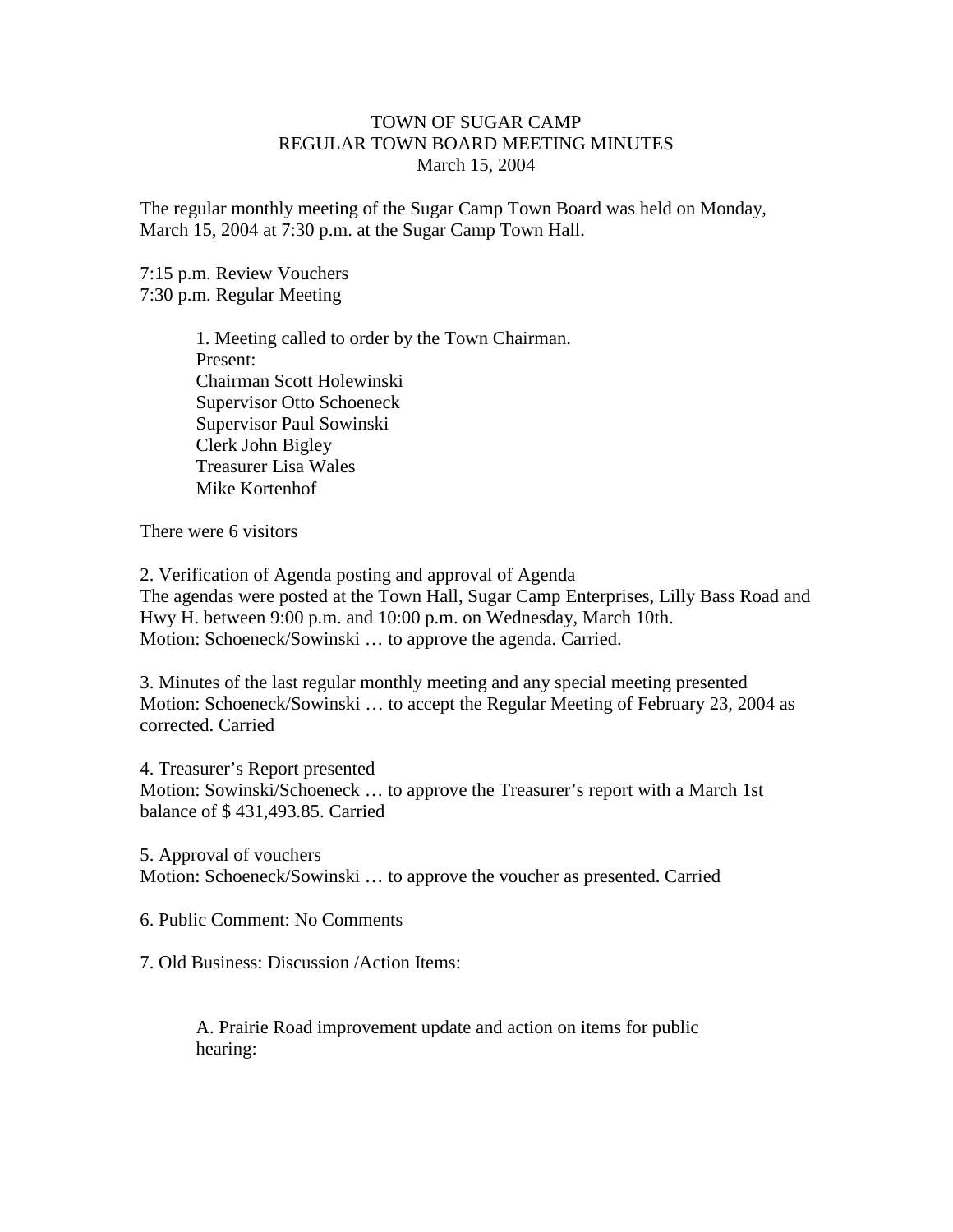Motion: Sowinski/Schoeneck … to hold a public hearing on April 13th at 5:30 p.m. for discussion on of Prairie Road improvement and for the residents to vote for or against acceptance of proposed improvements. Carried

Town Clerk Bigley read the report for Prairie Road Special Assessment

Motion: Schoeneck/Sowinski … to approve the report. Carried

A copy of the Town's subdivision ordinance will be included in the Prairie Road file Resolution 1-2004 was read

Motion: Schoeneck/Sowinski … to approve. Carried Motion: Sowinski/Schoeneck … to approve the informational packet to be mailed to all property owners. Carried The clerk will publish a Class II notice for the Public Hearing. The clerk will mail informational packet by certified mail with proof of delivery.

B. Approval final Sign Ordinance: Rescheduled for the Public Hearing on April 13th.

8. New Business:

Clerks report- Discussion /Action Items: Board of Review Training in Rhinelander Clerk will register for two board members to attend this training 2004 Road Project; set specifications and advertisement for bids The board reviewed specifications for road work to be done on Sand Lake Road and Prairie Road. Motion: Schoeneck/Sowinski … to bid out work for Sand Lake Road with bids to be open at the April Meeting. Carried Approval of the Annual Meeting Agenda

B. Board Members-Action / Discussion Items:

Chairman Holewinski

a. Chairman's report b. Correspondences

Supervisor Sowinski

Supervisor Schoeneck: